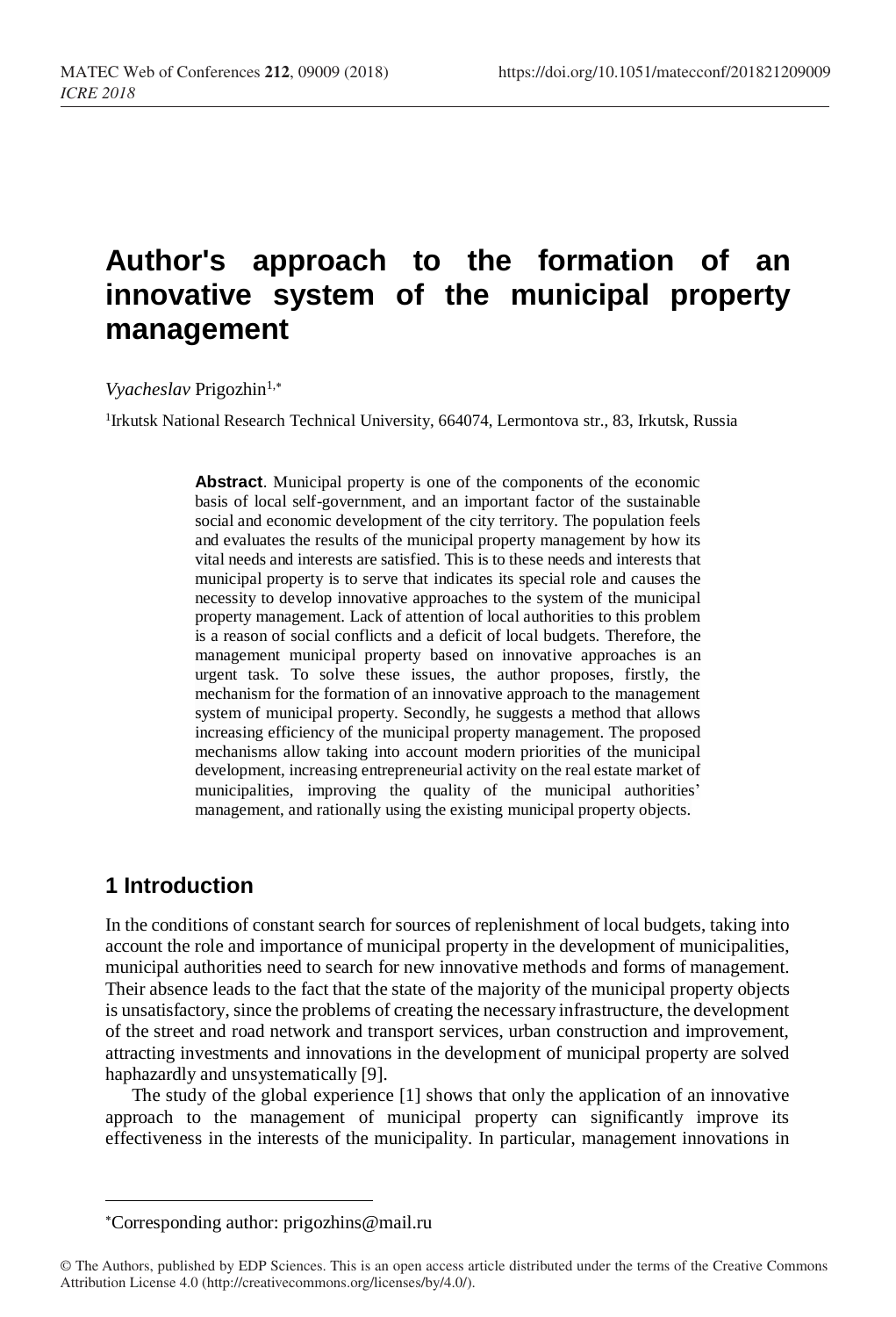real estate have become indicators of the achievement of reforms in the advanced economies, such as the United States, Britain, Canada, the Netherlands, Sweden and New Zealand.

To solve these problems in our country, is, first of all, needed active implementation of new innovative approaches to the system of municipal property management [4, 16].

#### **2 Approaches to the formation of the innovative management system for municipal property**

In the 21st century, the improving knowledge on property management is quite relevant as the level and quality of life of the population largely depends on how effectively municipal authorities perform the functions of the property management.

The sense of the process of implementation of the management functions by local governments is in establishing certain rules and conditions for owning, using and disposing of management objects. The greatest effect of the implementation of these rules is achieved when the administrative impact on the objects is systemic, that is, it is associated with a set of measures that form a control system.

The study of the experience of the Russian Federation regions [13, 18], and the analysis of works and publications on the management of municipal property and innovations [3, 5], showed that at present municipal authorities do not demonstrate any innovative approach to the management of municipal property as a system.

This conclusion allowed the author proposing an approach in which the management of municipal property is viewed not as an activity for controlling individual objects but as a system for managing municipal property, the functioning of which is subordinated to the tasks of organizing a modern life support system that meets the requirements of the contemporary innovative market economy of the municipality.

Such logic of the presentation of an innovative approach to the management system of municipal property is based on the assumption that this system should have a feedback, and is to be built on the following principles: first, the primary goals of the municipality development are formed, and then the goals and tasks of the municipal property management are developed as a strategic resource for solving social and economic problems.

An innovative approach involves an interaction of elements of the internal environment of the system with elements of the external environment.

At the same time, it should be noted that the external environment and its constantly changing conditions affect all interacting elements in the municipal property management system, having an impact on both achieving the planned management results and the development goals of the municipality as a whole.

An innovative approach presupposes the existence of an effective system of local selfgovernment. It is possible through the certification of the activities of municipal authorities on quality management models that will promote for the following: improving the level and quality of life of the population; using it as an instrument for introducing innovations and investments in the economy of the municipality; making administrative work more effective; increasing the level of satisfaction of the society with the results of municipal property management; reducing administrative costs of the management system, etc.

In connection with a special role of municipal property as an asset that generates income, and also carries a social burden, the process of the municipal property management is specific and can be presented as a scheme on the Figure 1.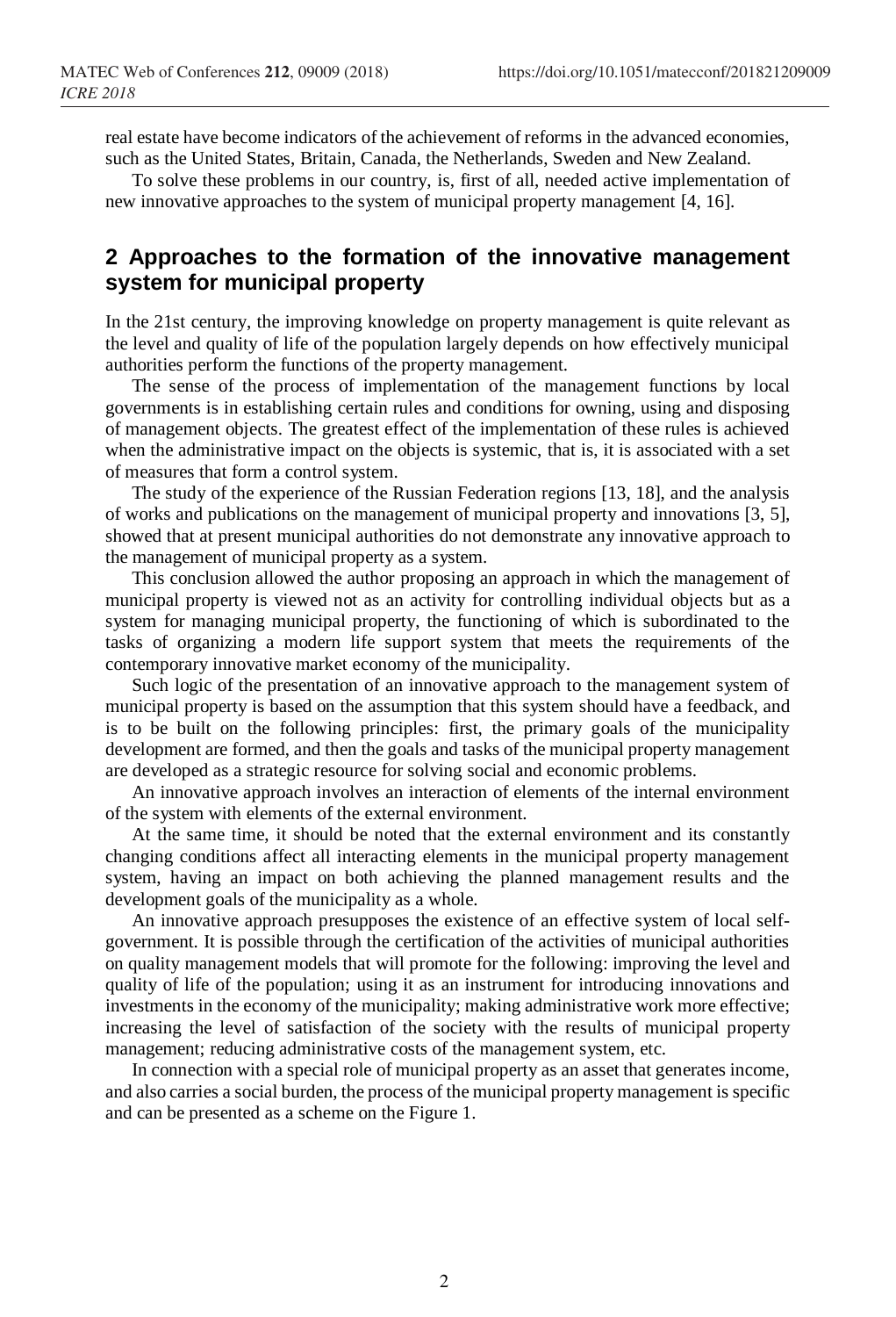

**Fig. 1.** Innovative approach to the process of the municipal property management.

The units and links shown on the Figure 1, make it possible to clarify the main role of the management objectives and tasks (inputs of the municipal property management system) dictated by the objectives and tasks of the municipality's development.

The next structural unit, which receives these objectives and tasks, is the unit for the formation of management objects, which is formed on the basis of a single register of municipal property.

The presented logical chain "performance evaluation - planning and forecasting implementation - control" corresponds to the traditional construction of the functional management systems. The outputs from the "control" unit are the feedback of the main contour of the municipal property management system and serve to inform the subjects of management whether or not the results of managing the objectives and tasks of the municipal property management are achieved. The principal moment for the municipal property management system is that the outputs of the "implementation" block have internal feedback.

The feedback information in the management system systemizes the unit of "regulatory" documentation of management results". This will allow the subjects of management, as far as the solution of the assigned tasks is reached, sending information for adding and supplementing the composition of the database on municipal property.

Taking into account the aforesaid, it can be stated that the proposed innovative approach to the municipal property management system is the most acceptable way of realizing the functions of the municipal entity as an owner.

A competent and precise implementation of the innovative approach to the management system of municipal property will improve the efficiency of the municipal property use, taking into account the satisfaction of the interests of the entire local community and ensure sustainable development of the municipality.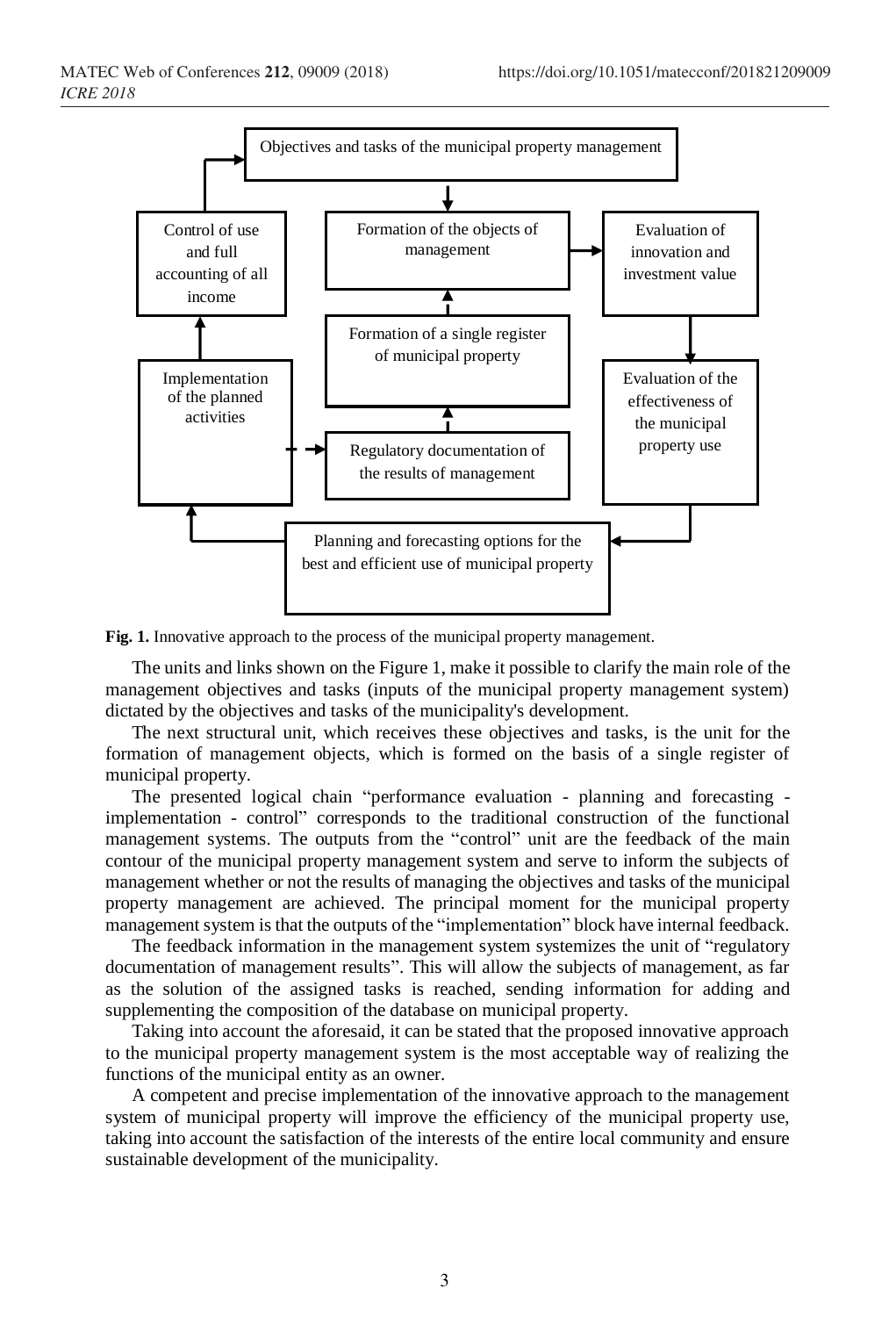### **3 The method of municipal property management with zoning of the municipality into functional zones**

The priority tasks of local governments in the field of the municipal property management are the following: using and developing municipal property for solving social and economic problems of the population of the municipality; increasing well-being and living standards of the population; creating favorable environment for comfortable living; and attracting investments for the innovative development of the municipality.

To solve this problem, we propose a method for managing municipal property, the implementation mechanism of which involves the successive passage of a number of hierarchically subordinate levels consisting of nine stages.

The first level is a definition of the city development strategy as a whole, in the framework of which municipal property is considered as one of the necessary resources.

At the first stage, in order to implement such a strategy, local governments should make the following: to determine the objectives of management; to identify the tasks that need to be solved to achieve these objectives; and to determine the means by which the chosen strategy will be achieved.

The result of the first level will be constituted in the decision of local authorities on what kind of city they would like to see: administrative, commercial, transport, cultural and educational, industrial, etc. After this, the second level is implemented.

The second level is a definition of strategy for the development of a territorial district. For that, the city's territory is divided into territorial districts.

At the second stage, the territorial development strategy is determined for the territorial district. The strategy for the development of the territorial district is determined on the basis of the master plan for city development.

At the third stage, the objectives of the territorial district development are determined based on the master plan for the development of the city.

At the fourth stage, zoning on functional zones is carried out in accordance with the development objectives of the territorial district. The purpose of this urban zoning is to optimize the use of the urban area, ensure comfortable living of the city residents, and create an up-to-date social, transport and engineering infrastructure. The formation of functional zones is carried out in accordance with the legislation of the Russian Federation.

For each functional zone, the need for the municipal property objects and the necessary resources is determined.

At the fifth stage, the strengths and weaknesses of the territorial district are identified in accordance with the zoning carried out. At this stage, a critical analysis of the current status of the functional zone is executed, and the development potential is determined. After that, the third level is realized.

The third level is the final one, and represents the choice of the form of management of a specific object of municipal property falling into a certain functional zone.

At the sixth stage, the real estate market is analyzed. To do it, there is a need to constantly monitor the market in two directions: the assessment of the state and prospects for the market development (analysis of market opportunities), and the assessment of the location of a potential real estate object (analysis of the potential of the location).

At the seventh stage, the objectives of managing the object of municipal property are determined based on the development strategy of the functional zone. The objectives of managing the object of municipal property can be the following: financial and economic; innovation and investment development, and socio-cultural.

At the eighth stage, we determine the possible form of managing the object of municipal property based on the chosen management objective.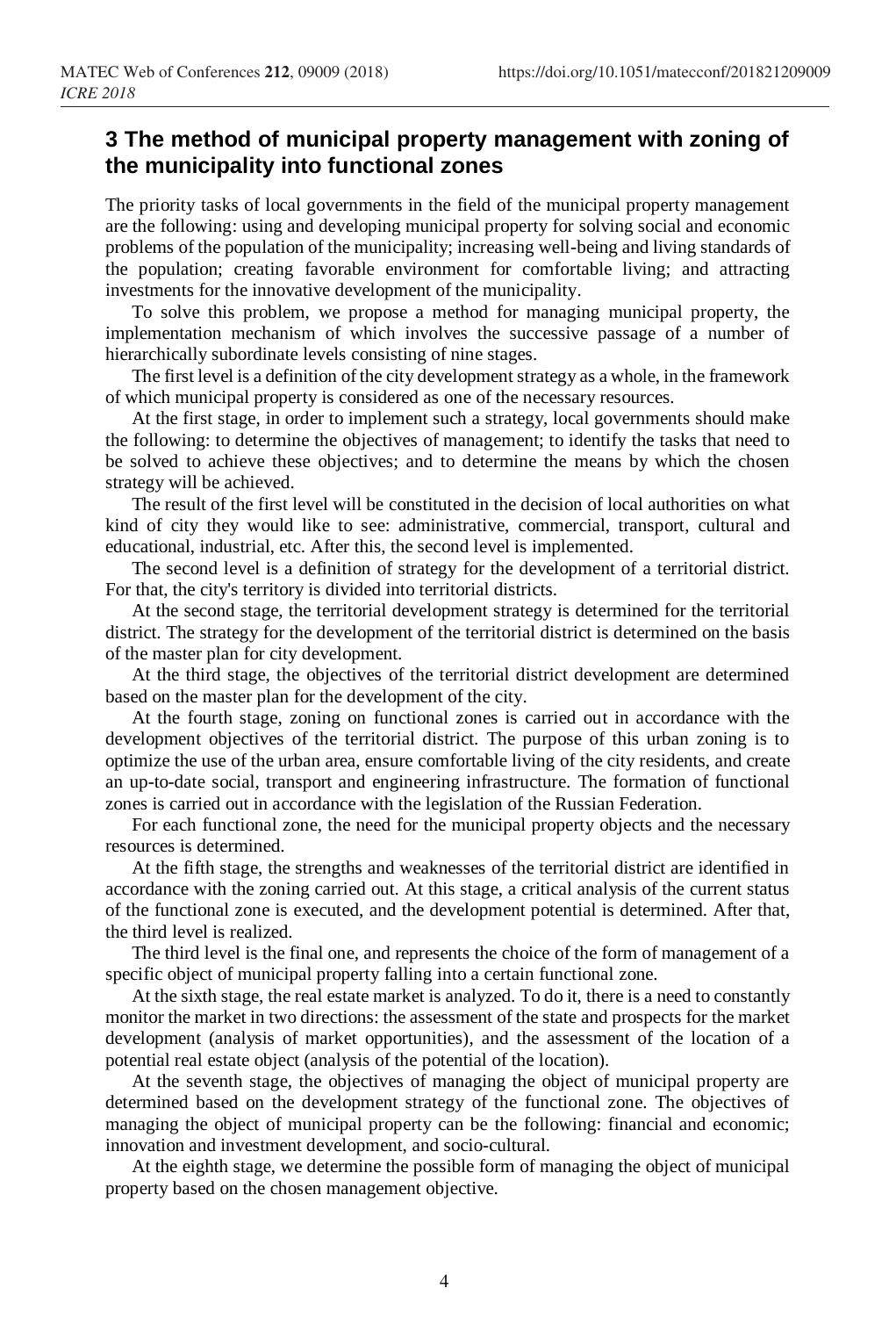For financial and economic, and innovation and investment objectives, the decision to choose the form of management for each specific object of municipal property should take into account the following: the level of physical and moral depreciation; the need for capital investments; the payback period of investments; and the ratio of profitability and costs of maintenance.

At the same time, the following incomes can act as revenues from the effective use of the forms of municipal property management:

1) In case of municipalization: the revenues from the operation of the facility (net of operating costs), as well as the proceeds from the sale of the object after the expiration of the calculation period.

2) In case of the trust management: rental income (net of the management company's remuneration and operating costs) by years, the selling price of the asset after the expiry of the term of trust management.

3) When renting: rent by year (net of operating costs), the selling price of the property at the end of the lease term, and possibly (long-term lease) the value of long-term lease rights.

4) During privatization: the selling price of the object (cash receipts at the present time).

5) For security: the amount of the loan (arrives at the present time), the proceeds from the operation of the facility (net of operating costs and debt servicing costs), the selling price of the facility after the forecast period.

6) In liquidation: the market value of the land plot, minus cost of the demolition of improvements.

7) At the development: rent on years (minus expenses for changing the facility's profile), the selling price of the object after the term of rent, and the cost of the right of long-term rent that is also possible (at long-term rent).

8) When making a share: the share of income from the operation of the facility (minus the share of operating costs), and the selling price of the object after the expiration of the forecast period.

9) At the concession: the proceeds from the operation of the facility (minus the management company's remuneration and operating costs), and the selling price of the object after the expiration of the concession contract.

For socio-cultural objectives, the decision option for choosing the form of management for each object can be based on the following criteria: social significance; the needs of the city in such facilities in accordance with the recommended standards, and others.

At the ninth stage, control over the use of municipal property is exercised.

The control procedure includes measures and actions aimed at monitoring the current state of municipal property, the correctness and legality of their use, and decision-making on the unfair use of municipal property.

The results of the monitoring will be used in making the decision, which may be as follows:

1. Termination of the contract for the use of the object of municipal property due to illegality or inefficiency of use.

2. Review of the terms of the contract.

3. Continuation of work under the same conditions.

4. Change of the form of management.

The proposed methodology for the municipal property management will improve the efficiency of the municipal ownership use by local authorities. At the same time, the cumulative effect for the municipality of implementing this technique can be viewed as a combination of the following effects:

1) New jobs and higher living standards (social effect);

2) Maximization of income from municipal property (economic effect);

3) Increase in revenues to the budgets of all levels (budgetary effect);